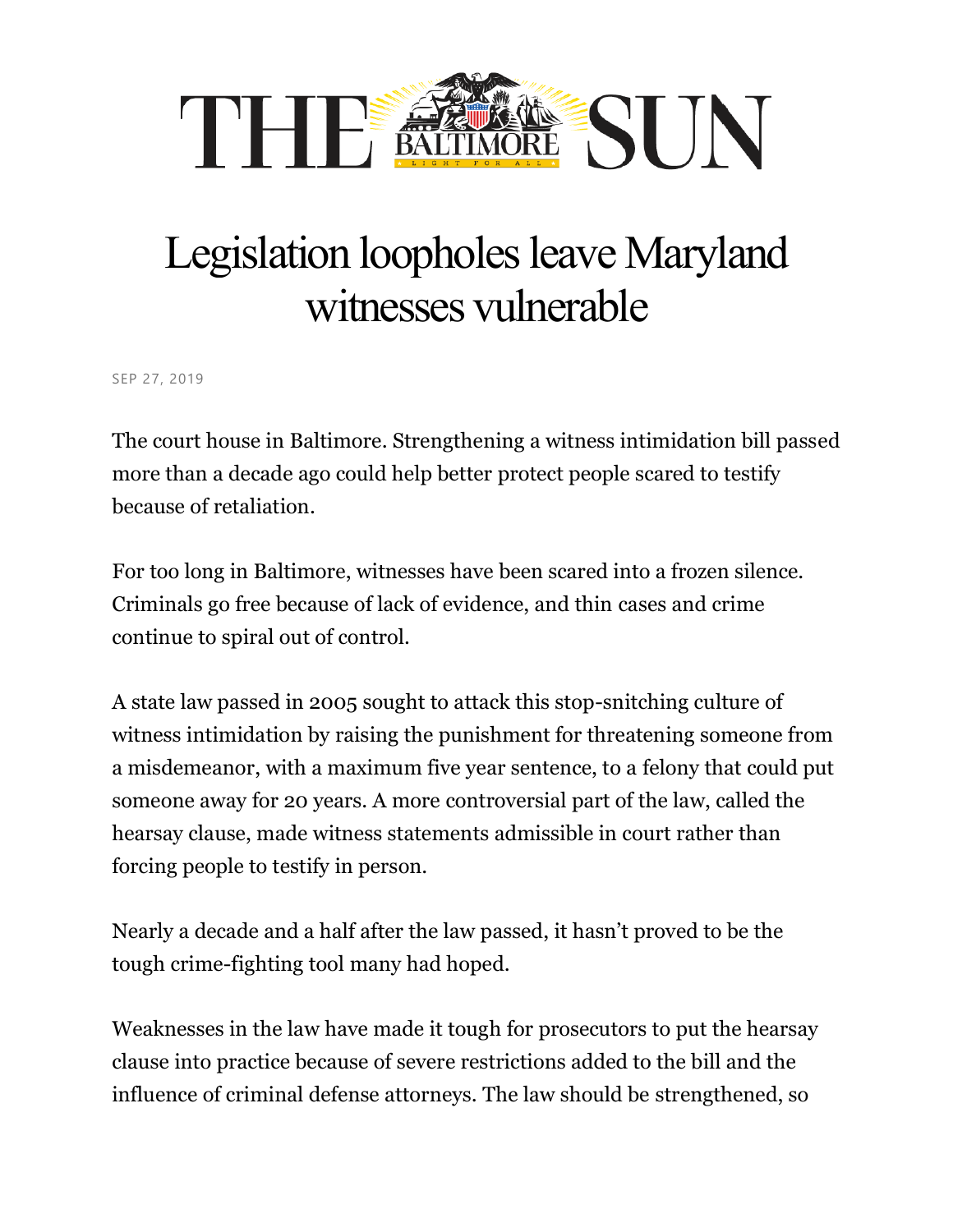that it can be used in more types of cases. The state could use the much more soundproof federal law as a model, or better yet, adopt that version, as many other states have done.

Under the federal rule, the hearsay exception can be made in any kind of case, while Maryland's law limits it to trials dealing with crimes of violence or drug crimes. Over the years, amendments have been added to beef up the bill, but not by nearly enough. The hearsay clause now covers child abuse in the first degree, or that results in death or severe injury. Child abuse in the second degree is not covered, and the same is true for assault in the second degree. Advocates of domestic abuse violence cases contend this doesn't provide the protection many clients need to safely stand up against abusive partners. Human trafficking is also not included, though victims are often threatened by traffickers.

In February, Baltimore City State's Attorney Marilyn Mosby announced the "You're Not Alone" campaign which provides services for victims and witnesses of crime.

Maryland's law also restricts the type of statement that can be made outside of court. Statements have to be made under oath at a proceeding, such as a grand jury hearing or deposition, or in writing and signed or recorded electronically. It is hard to track how many times the hearsay exception has been used in the state, but there are criminal cases in which the rule was used to secure a conviction that has been upheld on appeal.

Changing the hearsay law is by far not the only way top stop witness intimidation, but it could be a very solid step in protecting witnesses. The dilemma with witnesses too scared to testify came to light this summer during the murder trial of 7-year-old Taylor Hayes, who was shot while riding in the